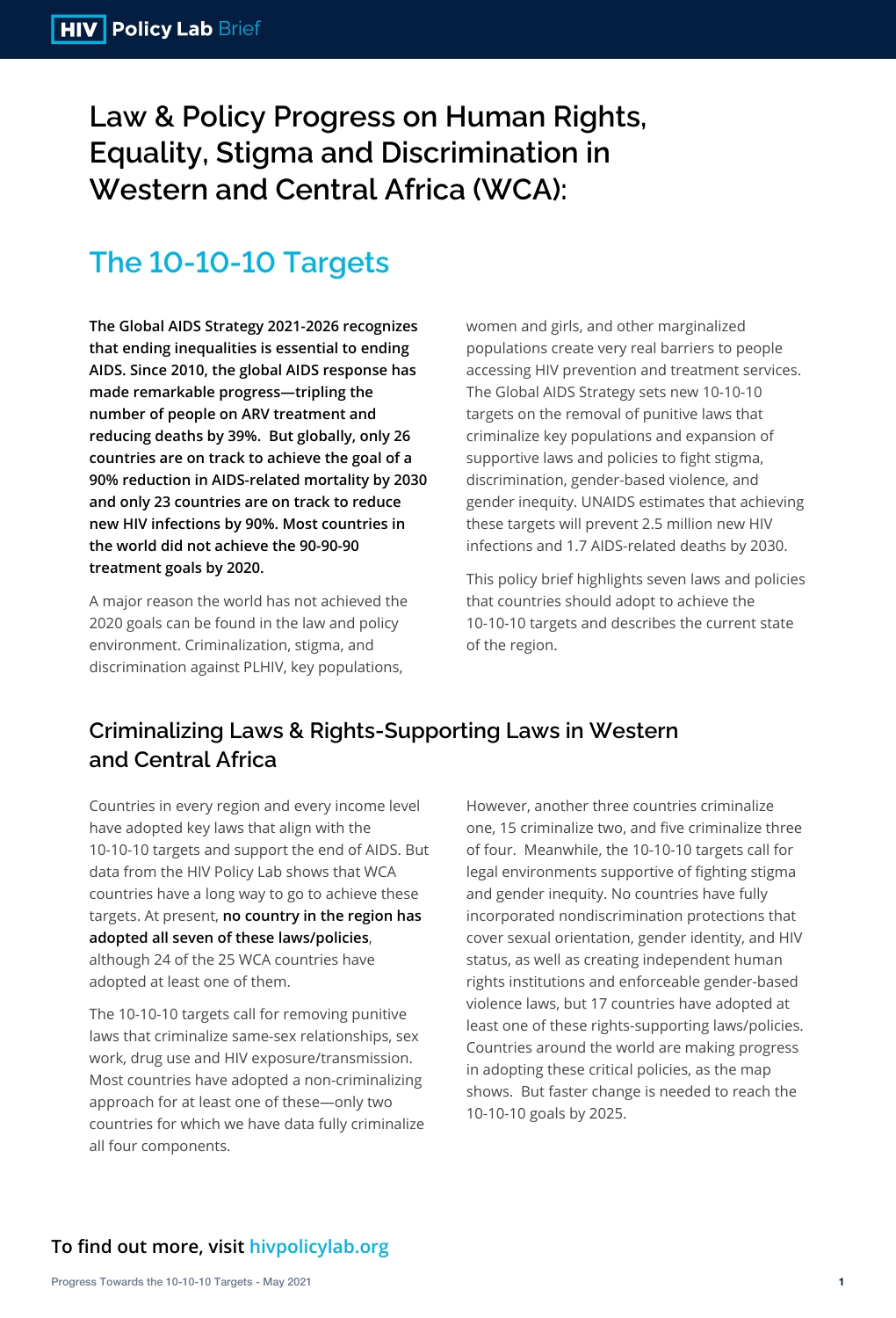**% of countries that criminalize/partially criminalize/do not criminalize same-sex relationships, sex work, drug use/possession, and HIV exposure/ transmission**

**Policy adopted Policy partially adopted Policy not adopted**

# **Progress Towards the 10-10-10 Targets**

## **Target**

**<10% of countries have punitive laws & policies by 2025**

### **Sub-target**

**<10% of countries criminalize sex work, possession of small amounts of drugs, same-sex sexual behavior, and HIV transmission, exposure or nondisclosure by 2025**

#### **Status**

**100% of countries are missing this target.** Every country in the region partially or fully criminalizes at least one of these four components. But for some of these components, real progress is being made—48% of countries do not criminalize same-sex relationships and 52% do not criminalize HIV exposure/transmission/non-disclosure.

**Data is available for: Sex work- 24 countries; Drug use-25 countries; Same-sex sex-25 countries; HIV exposure-25 countries**

By targeting and stigmatizing PLHIV and key populations, criminalization laws/policies create barriers to accessing HIV and other health services. The Global AIDS Strategy calls on countries to repeal or reject such laws/policies.

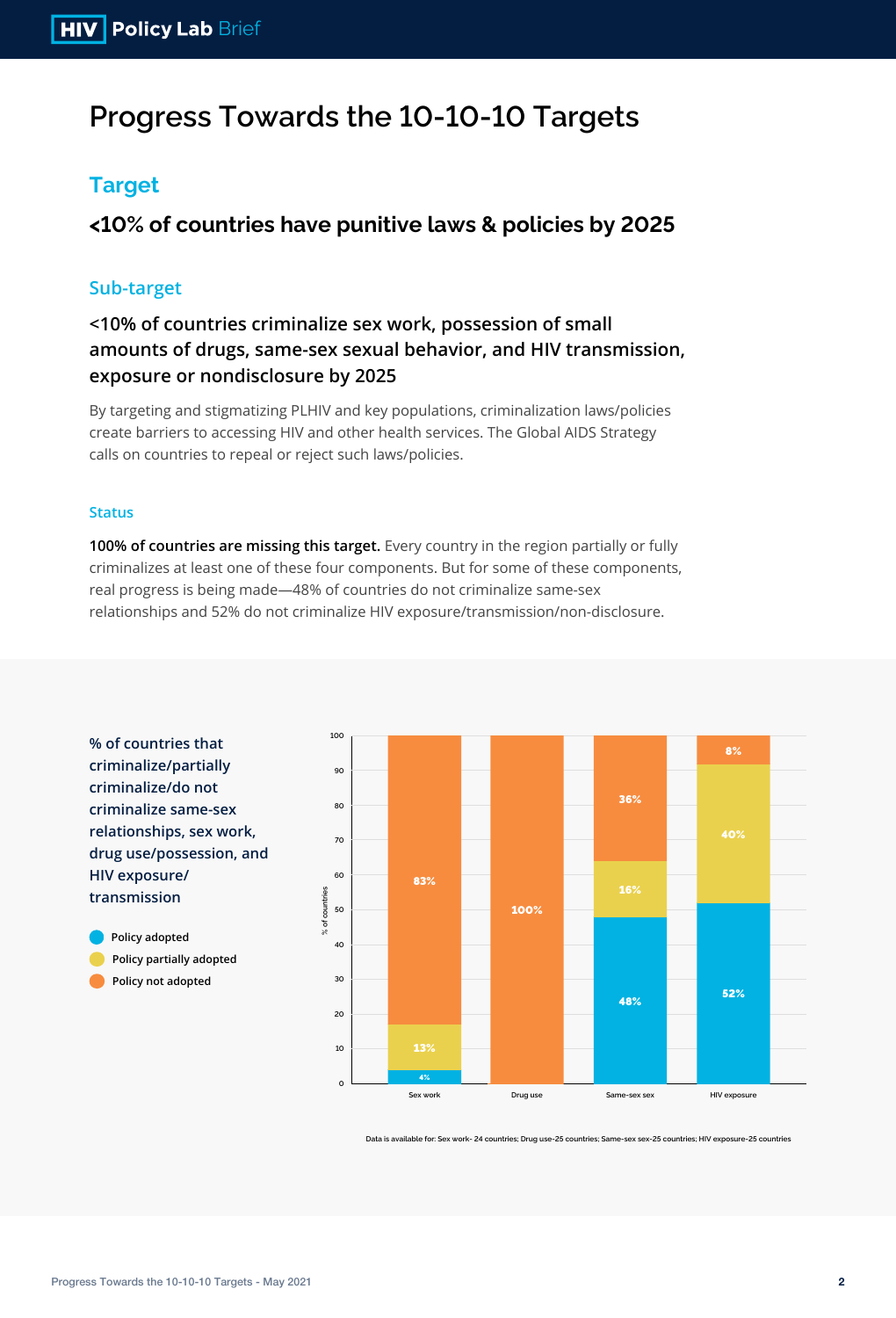

### **Sub-target**

## **<10% of countries lack mechanisms for people living with HIV and key populations to report abuse and discrimination and seek redress by 2025**

The Global AIDS Strategy calls on countries to create mechanisms through which PLHIV and key populations who experience abuse and discrimination can report these incidents and seek redress.

### **Status**

### **68% of countries are missing this target.**

Only 32% of countries have accredited national human rights institutions (NHRIs) that are fully compliant with the Paris Principles. Another 28% have accredited NHRIs that are partially compliant with the Paris Principles.



The Global AIDS Strategy recognizes that stigma and discrimination against PLHIV and key populations fuel inequalities that undermine AIDS responses. National laws and policies that protect people from discrimination on the basis of sexual orientation, gender identity, and HIV status are crucial to safeguard human rights and signal that there is no place for stigma in society.

#### **Status**

**96% of countries have laws/policies that are not aligned with this target.** Only one country has adopted laws that protect people from discrimination on the basis of sexual orientation, gender identity, and HIV status. But taking each individually shows more progress. Though only one country has laws that protect people from discrimination on the basis of sexual orientation; five countries have laws that protect people from discrimination on the basis of gender identity; and 19 countries have laws that protect people from discrimination on the basis of HIV status.

### **Target**

## **<10% of PLHIV and key populations experience stigma and discrimination by 2025**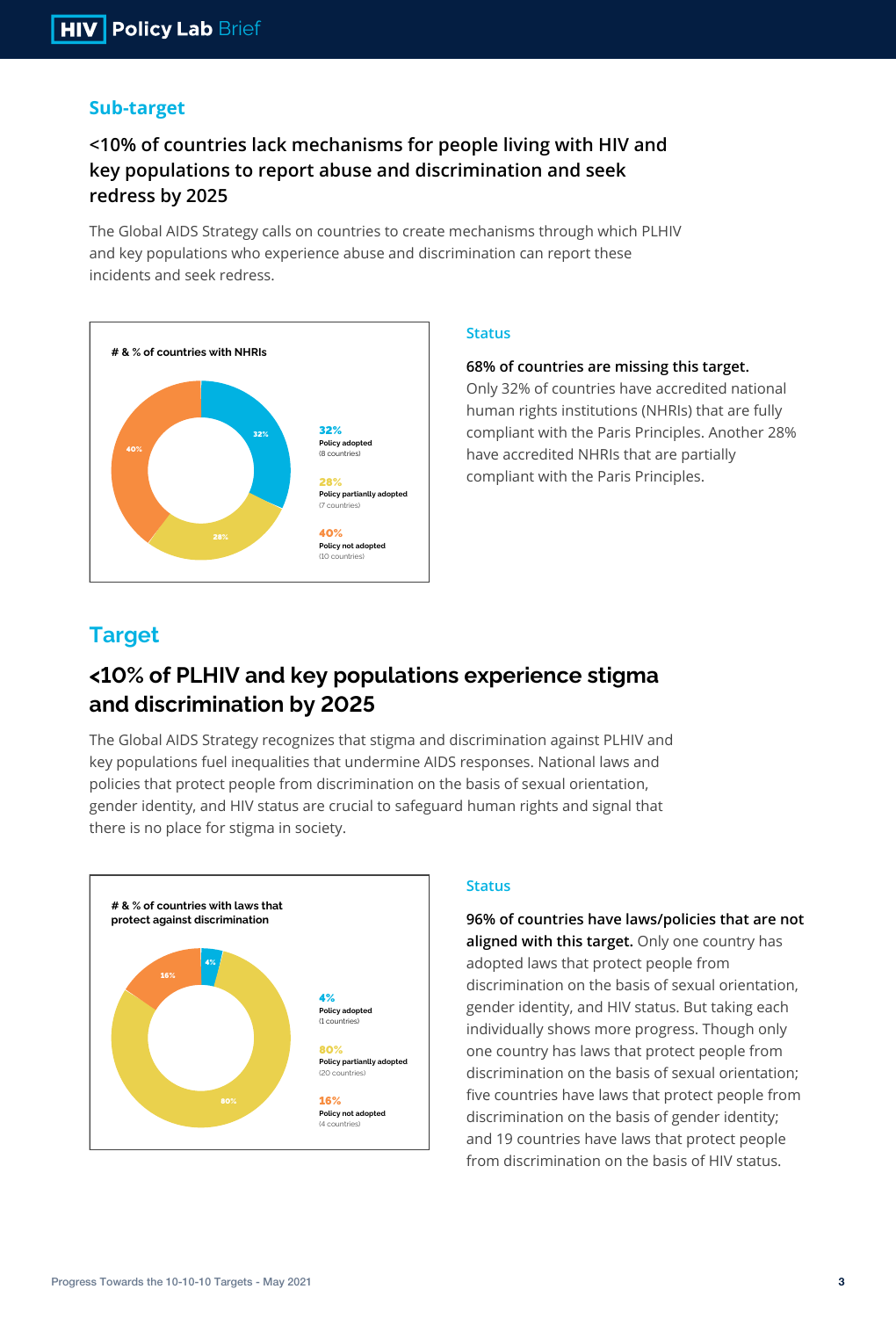

According to UNAIDS data, women and girls accounted for 58% of new HIV infections in the region in 2019. Unequal power dynamics between genders, harmful gender norms, and the threat of gender-based violence leave women and girls more vulnerable to HIV infection and less able to seek HIV prevention and treatment services. Laws that impose enforceable penalties for gender-based violence are key to protecting the health and wellbeing of women and girls.

### **Status**

-ఇండి చోం

**52% of countries have laws/policies that are not aligned with this target.** At least 12 countries have adopted laws with enforceable penalties against gender-based violence.

## **Target**

## **<10% of women, girls, PLHIV and key populations experience gender inequality and violence by 2025**

#### **SAME-SEX RELATIONSHIPS**

**Angola:** In 2019, Angola's parliament repealed a colonial-era penal code that criminalized same-sex sex. The President signed the new penal code into law in late 2020.

**India:** In 2018, the Supreme Court of India ruled unanimously that discrimination on the basis of sexual orientation and criminalization of same-sex sex relations is a fundamental violation of rights and is unconstitutional.

**Trinidad and Tobago:** In 2018, Trinidad and Tobago decriminalized consensual same-sex sex when the High Court of Trinidad & Tobago ruled that the sections of the penal code that criminalized it violated the right to privacy and freedom of expression.

#### **DRUG USE/POSSESSION**

Portugal: In 2001, Portugal decriminalized the possession of drugs for personal use.

### **To find out more, visit hivpolicylab.org**

#### **SEX WORK**

**New Zealand:** In 2003, New Zealand fully decriminalized sex work and extended to sex workers the labor law and human rights protections available to all other workers.

#### **HIV EXPOSURE**

**Colombia:** Colombia's Penal Code formerly made it a criminal offense for PLHIV to engage in practices through which the virus might be transmitted. In 2019, Colombian Constitutional Court declared this article unconstitutional, and it has since been repealed.

**Montenegro:** In 2018, Montenegro's legislature repealed an article of the criminal code that criminalized HIV exposure and transmission.



# **Law & Policy Change is Possible**

### **Here are some countries that have decriminalized…**